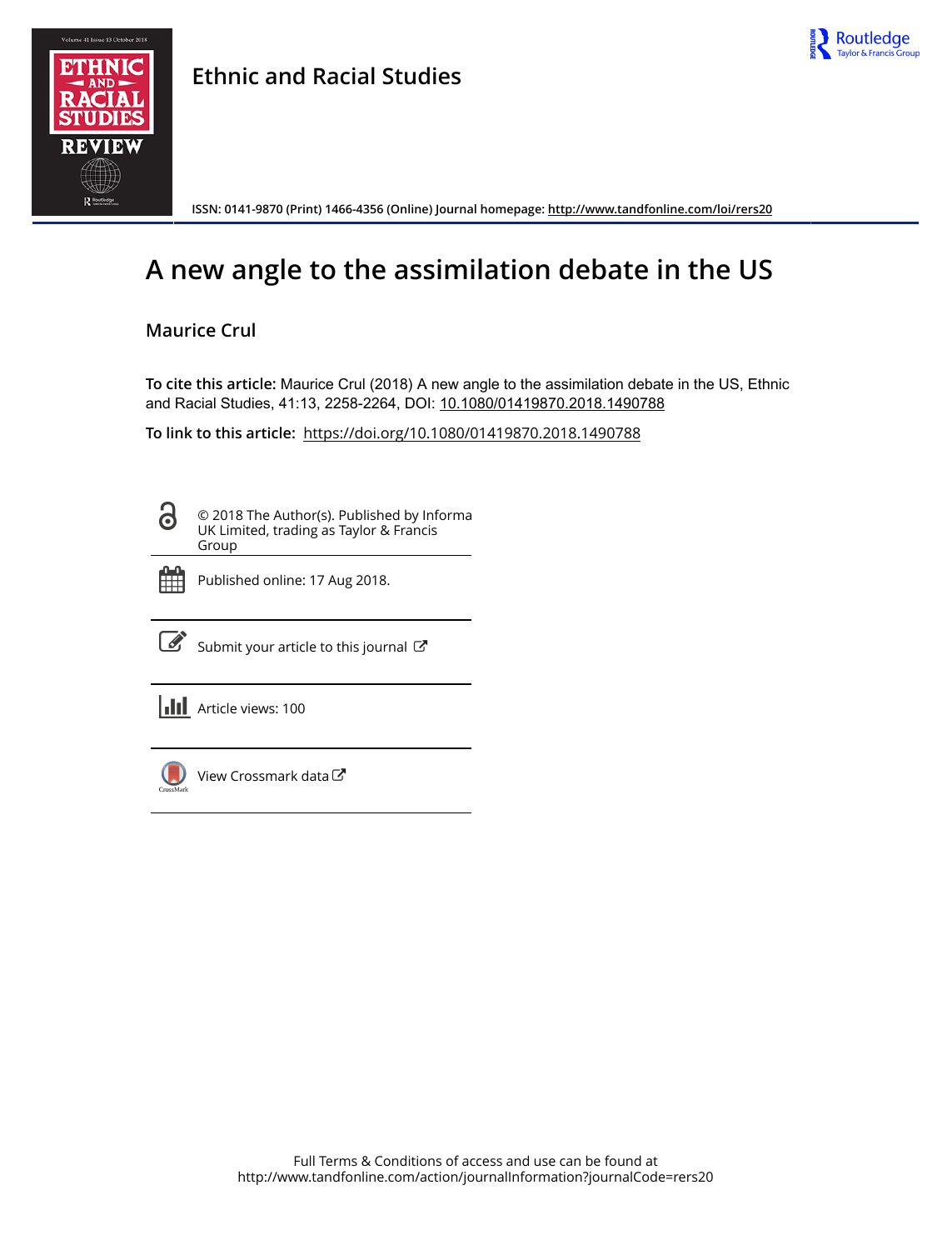

a OPEN ACCESS **B** Check for updates

# A new angle to the assimilation debate in the US

#### Maurice Crul<sup>®</sup>

Department of Sociology, Erasmus University Rotterdam, Rotterdam, Netherlands

#### **ABSTRACT**

With "The Other Side of Assimilation" Jiménez provides an important and urgently needed new angle to the assimilation debate in the US. He investigates a key assumption of assimilation theory: assimilation as a twoway process in which both migrants and established groups will change through interacting with each other. In integration research, the urgency of looking at established groups in diverse cities is increasing, because in many cases they are becoming a numerical minority themselves. The different empirical building blocks Jiménez brings to the table should bear no other conclusion than that existing assimilation theories are becoming increasingly inadequate for explaining the dynamics in especially superdiverse majority minority neighbourhoods. We urgently need to look into what I would call a paralyzed white identity. Paralyzed because of losing – or the fear of losing – its dominant position, and the apparent inability to react to the changing circumstances.

ARTICLE HISTORY Received 6 March 2018; Accepted 15 June 2018

KEYWORDS Assimilation; white identity; mainstream; superdiversity; integration; majority–minority cities

In "The Other Side of Assimilation" Tomás R. Jiménez provides an important and urgently needed new angle to the assimilation debate in the US. I have always praised the high level and innovational power of the American theoretical debate, but the highly interesting theoretical debate on assimilation that existed in the US around the turn of the century, in the last decade seemed to have become repetitive, mostly revisiting already deeply entrenched positions. Jiménez book has the potential to open up this debate making it a watershed contribution that might pave the way for a whole new strand of publications exploring new theoretical avenues. This work is also refreshing because it contributes to the debate about superdiverse neighbourhoods and cities. In Europe, more and more scholars apply

#### CONTACT Maurice Crul carul@essb.eur.nl

Present Address: Vrije Universiteit Amsterdam, Netherlands

© 2018 The Author(s). Published by Informa UK Limited, trading as Taylor & Francis Group

This is an Open Access article distributed under the terms of the Creative Commons Attribution-NonCommercial-NoDerivatives License [\(http://creativecommons.org/licenses/by-nc-nd/4.0/](http://creativecommons.org/licenses/by-nc-nd/4.0/)), which permits non-commercial re-use, distribution, and reproduction in any medium, provided the original work is properly cited, and is not altered, transformed, or built upon in any way.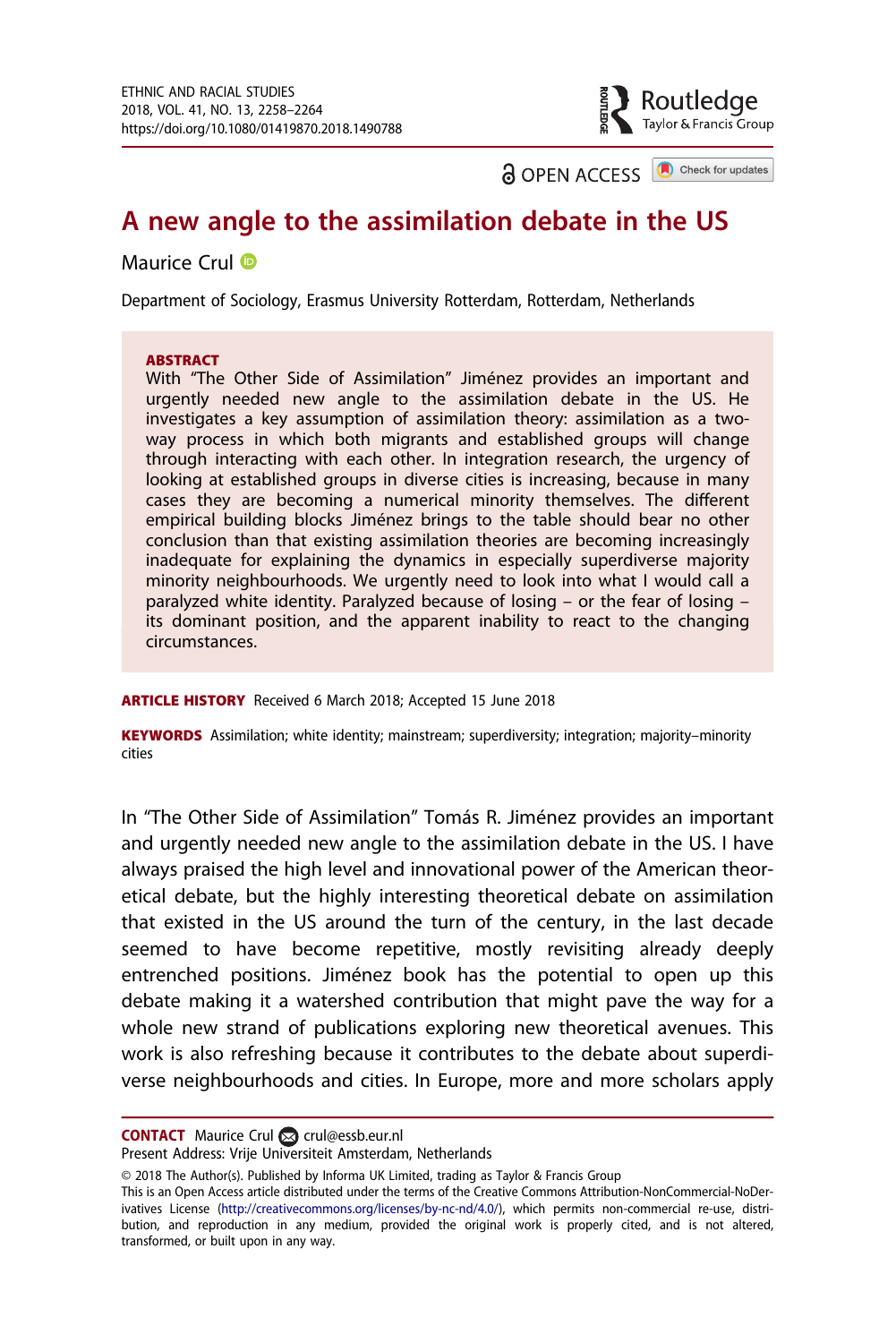<span id="page-2-0"></span>the superdiversity lens to study diversity issues and aspects of integration in cities. Like in Jiménez' book, in Europe, there is also increasing attention for longer residing (two generations or more) migrant groups that are now part of the established groups in big cities, who are complicating the picture of the white mainstream on the one hand and migrant groups on the other. In Europe, new research among expats or knowledge workers also shows, like the book of Jiménez, that they can upset previous ethnic hierarchies. Knowledge workers in Europe are often more highly educated than people belonging to the native white mainstream, have higher spending power and sometimes have higher ambitions for their children's education. These expats do not assimilate into the native white mainstream, but live in a parallel universe, according to their own standards.

I think Jiménez's book touches upon all these issues because he has an open, empirically driven attitude towards his subjects and the environments he has studied. The book will probably be most hailed because it investigates a key assumption of assimilation theory that is nonetheless understudied: assimilation as a two-way process in which both the migrants and the established groups will change through interacting with each other. Jiménez quotes Ernest Burgess in his introduction to remind the reader that this was always an important assumption of assimilation theory as it was originally developed (Jiménez [2017,](#page-7-0) 6). As I wrote in an article myself (Crul [2016](#page-7-0)), in integration research, the urgency of looking at established groups in diverse cities is increasing, because in many cases these established groups are becoming a numerical minority themselves. This raises the question, now more than before, how well these established groups are integrated into the diverse setting of majority–minority neighbourhoods and cities. Jiménez does this by examining these groups in majority–minority neighbourhoods in Silicon Valley towns. Jiménez goes out of his way to make clear that the neighbourhoods he chose are not your old-time typical immigrant neighbourhoods. The neighbourhoods harbour many high-skilled knowledge workers typical for the Silicon Valley boom. I appreciate that the author is carefully explaining the limitations of his study, but I do think that what he describes will be more and more the standard in middle and large-sized cities in the US, Canada and Europe. Migration is no longer the story of only low-educated migrants that escaped poverty. There is a path dependency in US research to look at the most destitute migrant groups, but migration streams have become much more diversified and Jiménez is actually catching this trend.

However, Jiménez' study is most of all interesting because of his focus on the two-way process of assimilation. He shows how the established groups try to make sense of their rapidly changing neighbourhoods and how this provides all kinds of challenges to them. This includes obvious ones like language, but also far less studied topics like the competition for scarce community funds. Next to a rich description of how this new level of diversity is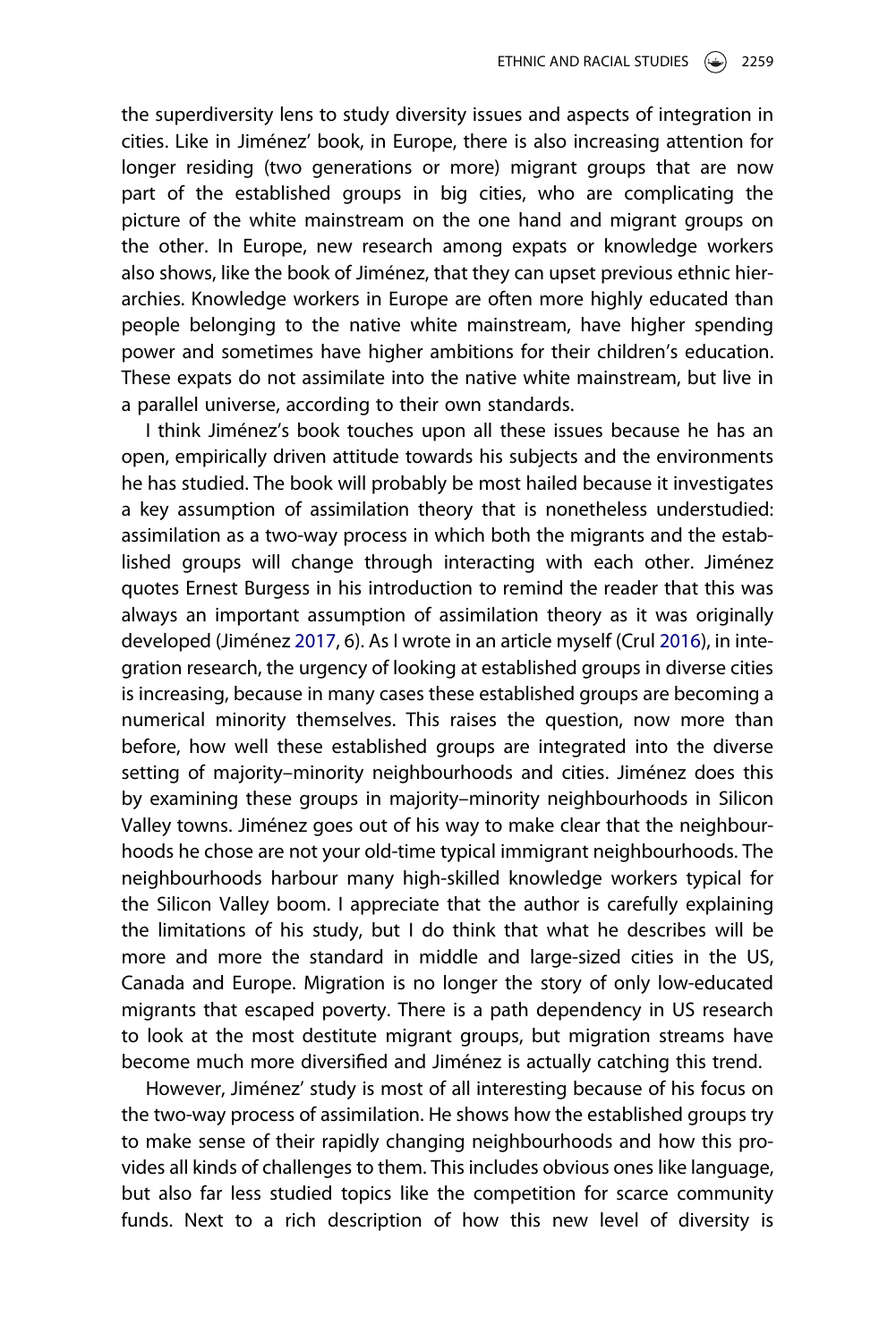affecting people's lives, the book also discusses the more problematic side of the two-way assimilation process. This includes people feeling estranged and communities becoming more divided. Jiménez shows how ethnic hierarchies are overthrown in places where new highly skilled immigrants from Asia surpass white established groups in terms of education, income and housing. This has been studied before from the perspective of the Asian groups, but hardly from the perspective of the established native white groups. This "new" reality fundamentally questions our idea that immigrants over time adjust and assimilate into the largely white mainstream. As Jiménez convincingly shows, these, mostly Asian, new successful groups set their own standards and have no intention of becoming like the, less performing, native white group.

The different empirical building blocks Jiménez brings to the table should bear no other conclusion than that existing assimilation theories are becoming increasingly inadequate for explaining the dynamics in especially superdiverse majority–minority neighbourhoods. Jiménez, however, still tries to fit his results into the old assimilation framework. In the introduction, which Jiménez might actually have written last, he is most clearly positioning his findings against assimilation theories. On page 8, he writes that assimilation scholarship relegates the established groups to the role of gatekeeper and as a benchmark for newcomers. They are seen as a passive group that is itself not a subject of change. His findings show that this is not how it works in superdiverse majority–minority neighbourhoods. However, the author seems keen on staying within the assimilation framework thinking. Also, when he coins his new term "relational assimilation", he deliberately connects it with the existing assimilation wording and theoretical legacy. I think it is a missed opportunity to not take up the challenge for a new theoretical framework that better catches the present-day reality he reveals through his open approach.

#### Assimilation theories challenged

The findings from Jiménez' study show that a number of trends fundamentally challenge the most important assumptions of assimilation theory. First, new groups do not necessarily integrate into the mainstream anymore, because they live their daily lives largely with other immigrant groups, where people of native white descent are largely absent. This questions the assimilation power that is still exercised on these new groups by the native white mainstream. Secondly, a number of new groups do not seem to have the ambition to become part of the white mainstream but are building what could be called "parallel mainstreams", and are largely ignoring the existing mainstream. This is also true for new low-educated migrant groups, who, in opposition to what segmented assimilation theory predicts, do no enter the black underclass, but build their own communities. If anything, we see that the established groups of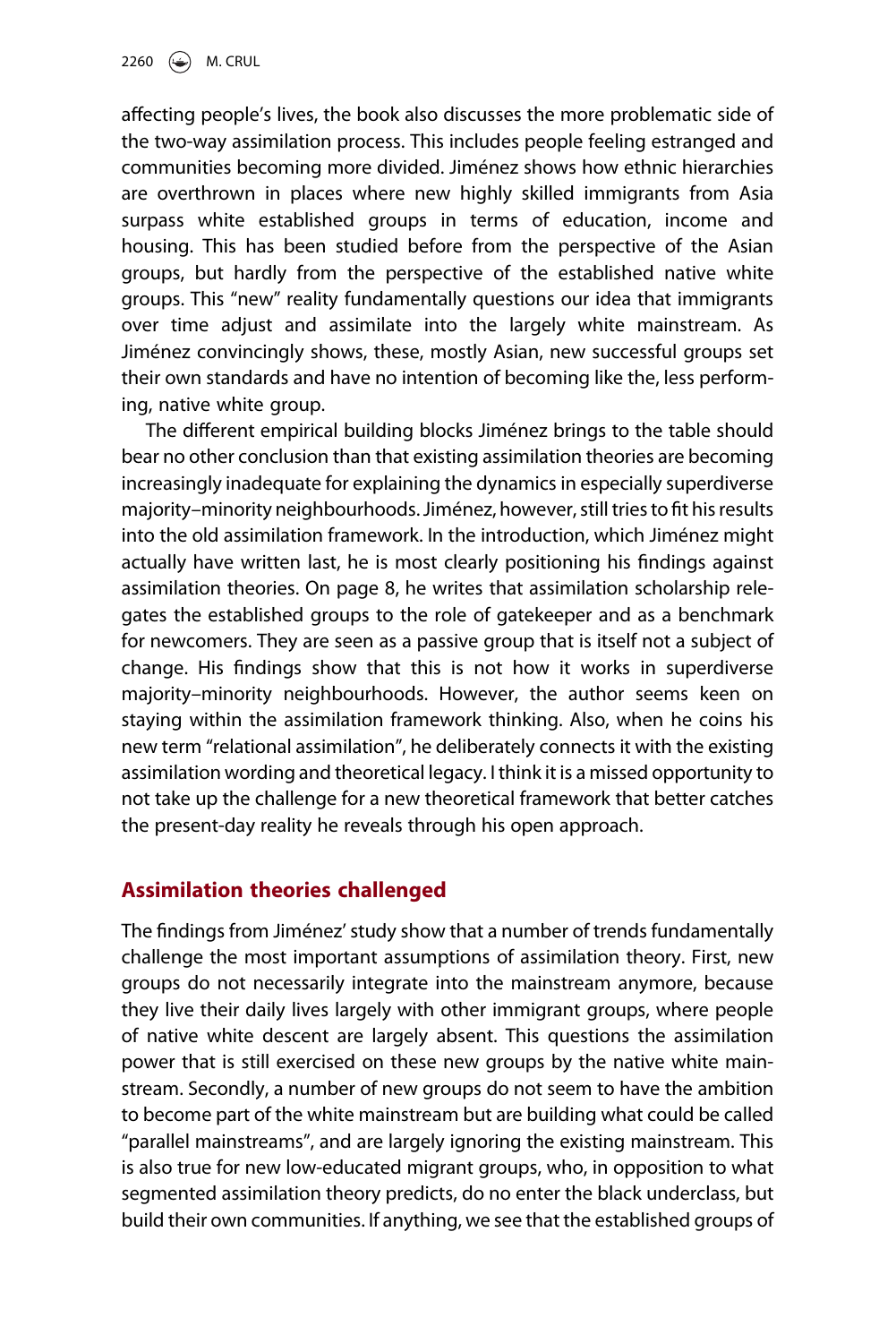black residents in these neighbourhoods look up to these new groups of migrants in terms of their community vitality and solidarity. Thirdly, the path of segmented assimilation through strong social cohesion at the ethnic group level, like we see it for the highly skilled Asian groups, does not seem to be a temporary, sort of in-between stage that in the end will lead to assimilation into the mainstream. These new groups seem to more fundamentally challenge the white mainstream on core values. All these trends go against the idea that new groups over time become more similar to established groups through interactions in their neighbourhood, in local schools or their workplace. The primary reason why Jiménez was able to expose these dynamics is because he does not focus on the new migrant groups, but, instead, looks at the established groups. And in his research, these established people are clearly pointing out that these new groups do not seem to be interested in becoming like them at all. The observed dynamics in these superdiverse majority–minority neighbourhoods ask for a new theoretical framework. A framework in which the changed position of the established groups is also considered. Not as a passive group to which new groups want and need to adapt, but as a group challenged itself by new groups that successfully take hold of scarce resources in the neighbourhood, sometimes outpacing the established groups.

#### The wake-up call for native white people remains unanswered

The reaction of the native white established group is most remarkable in the study. They hardly seem to change their way of thinking nor their practices in reaction to the competition with new groups. Jiménez shows convincingly how people from the established groups do encounter new groups and learn about their culture and heritage. He also shows, in great length, the appreciation of established groups for their new superdiverse environments. He emphasizes the normalcy of diversity, especially for the younger cohort (Jiménez [2017,](#page-7-0) 48, 49). But the presented evidence that this has a real impact on either the attitudes or the practices of the established groups remains very slim. Except maybe for those in mixed relationships, the people largely are no more than spectators to the "superdiverse neighborhood theatre". The so-called relational assimilation only goes to a certain limit. To be sure, they do show respect to other views, they do acknowledge that other people do things differently, but they do not change their practices in reaction. Jiménez also acknowledges this himself: "But it was very rare for the people we interviewed to describe deep engagement with these cultures, much less any sort of adoption of new cultural elements into their own lives" (Jiménez [2017](#page-7-0), 87). The group that is most illustrative for this are the native white people. Especially in reaction to losing their privileged position to the highly educated Asian newcomers at the top of the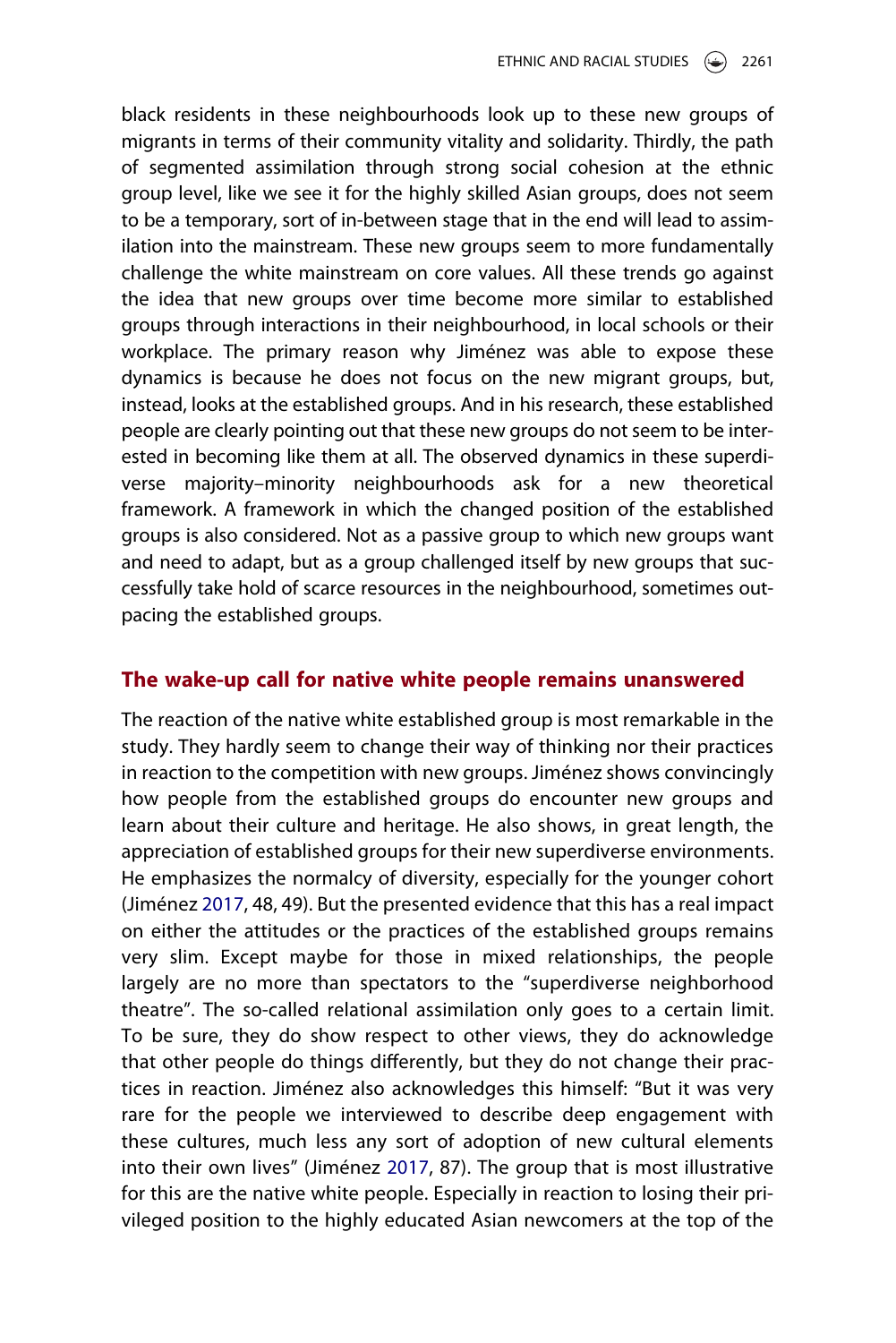2262 (a) M. CRUL

ethnic hierarchy, it seems that the term describing their behaviour best is "being paralyzed". As a rabbit frozen in the light beam of the car, they sit still, waiting for what is to happen. Why is this group so invested in not changing their opinions and practices in the light of the new competition? The middle-class native white group seems to be taking the position that they simply do not want to compete with the successful new Asian migrants. Rather than to change their attitudes (what should be assumed in relational assimilation) they seem to stick to and justify their own educational and work strategies. This is most visible in relation to the schooling of their children. Quoted teachers are most outspoken about the reversal of the ethnic hierarchy, labelling the white students as the "low performing students" compared to their Asian-American peers. The white parents try to justify their unchanged attitudes by broadening the concept of being academically successful by including elements of happiness and life fulfilment. This, they argue, is more important than being at the top of the educational or work pyramid. Thus, they maintain an internalized position of privilege. On page 194, Jiménez calls this: "the ability of privilege to reinvent itself". I would have liked Jiménez to think this through further; the emphasis of the book now remains on more superficial forms of relational assimilation. The more fundamental question – why the native white group does not seem to react to their rapidly changing environment – remains unanswered by Jiménez. His empirical findings do prompt fundamental questions to assimilation theory. If middle- and upper-class whites' strategies are no longer strategies that bring you to the top of the education, work and income pyramid, is the white mainstream still the benchmark? How to describe a situation where the white mainstream is not only outperformed, but also seems to have given up on adjusting their own cultural repertoire to stay in competition with new groups? Exiting and interesting questions that future research projects likely will try to answer.

## Young white kids in the era of identity politics

Jiménez also briefly touches upon another important issue for young white people especially: "the search for a way out of ethnic blandness". We are living in the era of identity politics. Black, Latino, gay and trans identity politics are vivid and vibrant elements of today's youth cultures. Where does this leave white kids? They feel that their ethnic identity is "bland" compared to that of the others. Where do they fit in the ethnic mosaic? Fitting in is, especially for youths developing their identity, important. One can understand that it is uncomfortable, in many ways, if you cannot conform to today's norm of a strong ethnic identity. How can a white kid compete with these far more vibrant identities? How to feel empowered or proud being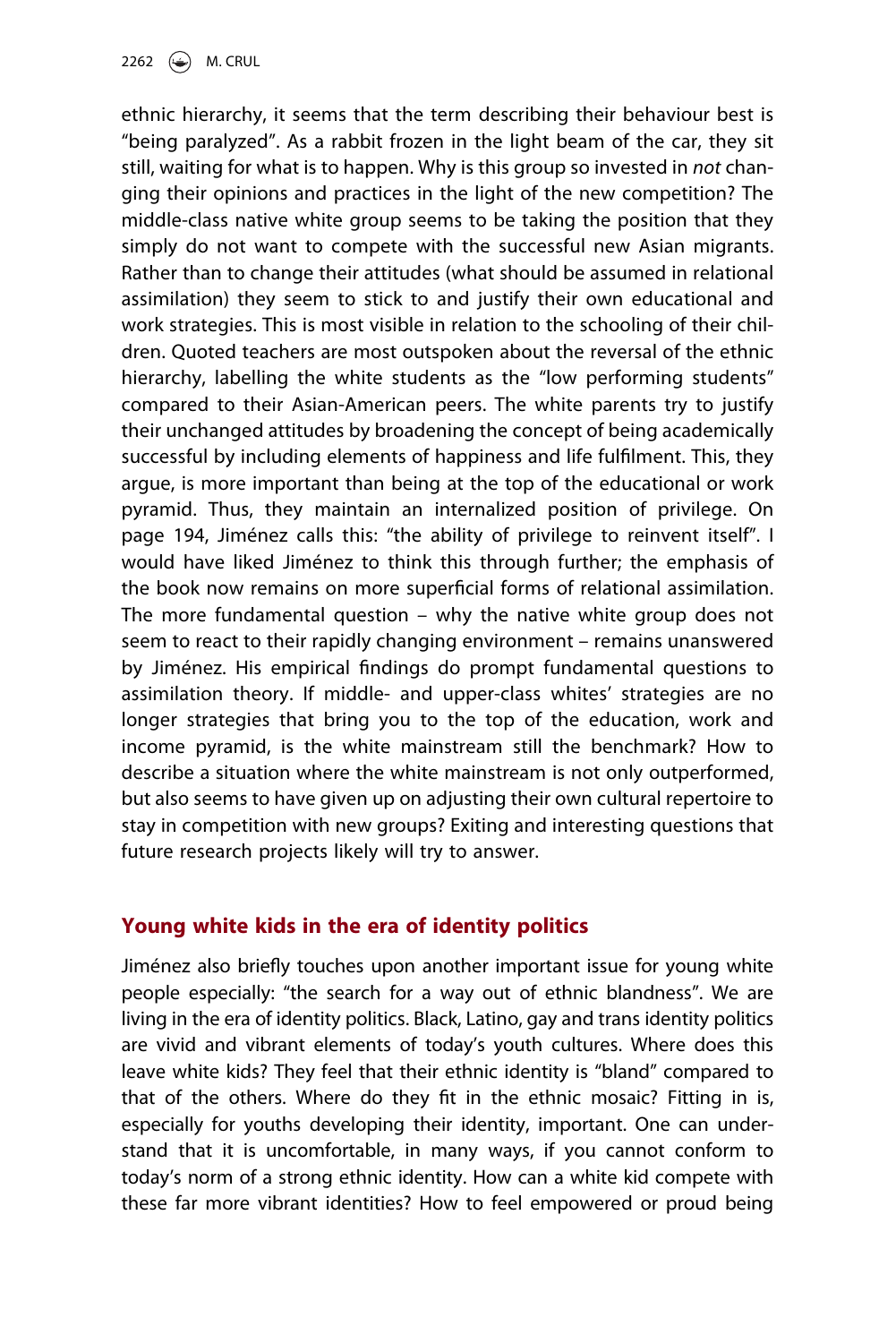<span id="page-6-0"></span>white, unless of course you engage in racist white identity politics. Taking it yet a step further than Jiménez, I have found in my own research that white kids feel that their ethnic identity is problematic because being "white" carries a heavy burden of slavery, discrimination and white privilege. Not exactly markers for a positive identification. Right-wing anti-immigrant populists have monopolized the answer to this complicated position: be proud to be white. But what is the identity answer for white youths that oppose racist white identity politics? This is an important question still only few people have asked. However, answering this question is key to confront the white nativist politics Trump has unleashed in the US.

My main take away from Jiménez' book is that we urgently need to look into what I would, for the time being, call a *paralyzed white identity*. Paralyzed because of losing – or the fear of losing – its dominant position, and the apparent inability to react to the changing circumstances where new groups are changing the rules of the game. The reaction of white people seems defensive and seems to be characterized by an active withdrawal from the competition. They do not display, as Jiménez puts it on page 115, any sense of responsibility for their lower achievements relative to Asians. Furthermore, we need to discuss the paralyzed white identity because being surrounded by people who positively indulge in identity politics makes the young white people feel out of place, uncomfortable and bland. And again, their reaction seems mostly to withdraw, not being capable to react or to formulate an alternative or competing identity that is equally empowering and satisfying as that of their peers of another ethnic background. None of the ethnic white strands seem like good ethnic options, as Jiménez is saying with a clear referral to the work of Mary Waters ([1990\)](#page-7-0). They all seem fuzzy compared to the strong ethnic identities of blacks or Latinos. White being the norm against which others had to profile themselves for such a long time seems to have resulted in white identities that are barren and not suited to embrace in today's superdiverse society.

#### Disclosure statement

No potential conflict of interest was reported by the author.

## Funding

This work was supported by the H2020 European Research Council [grant number ERC-2016-ADG 741532].

#### **ORCID**

Maurice Crul D <http://orcid.org/0000-0002-2003-7826>